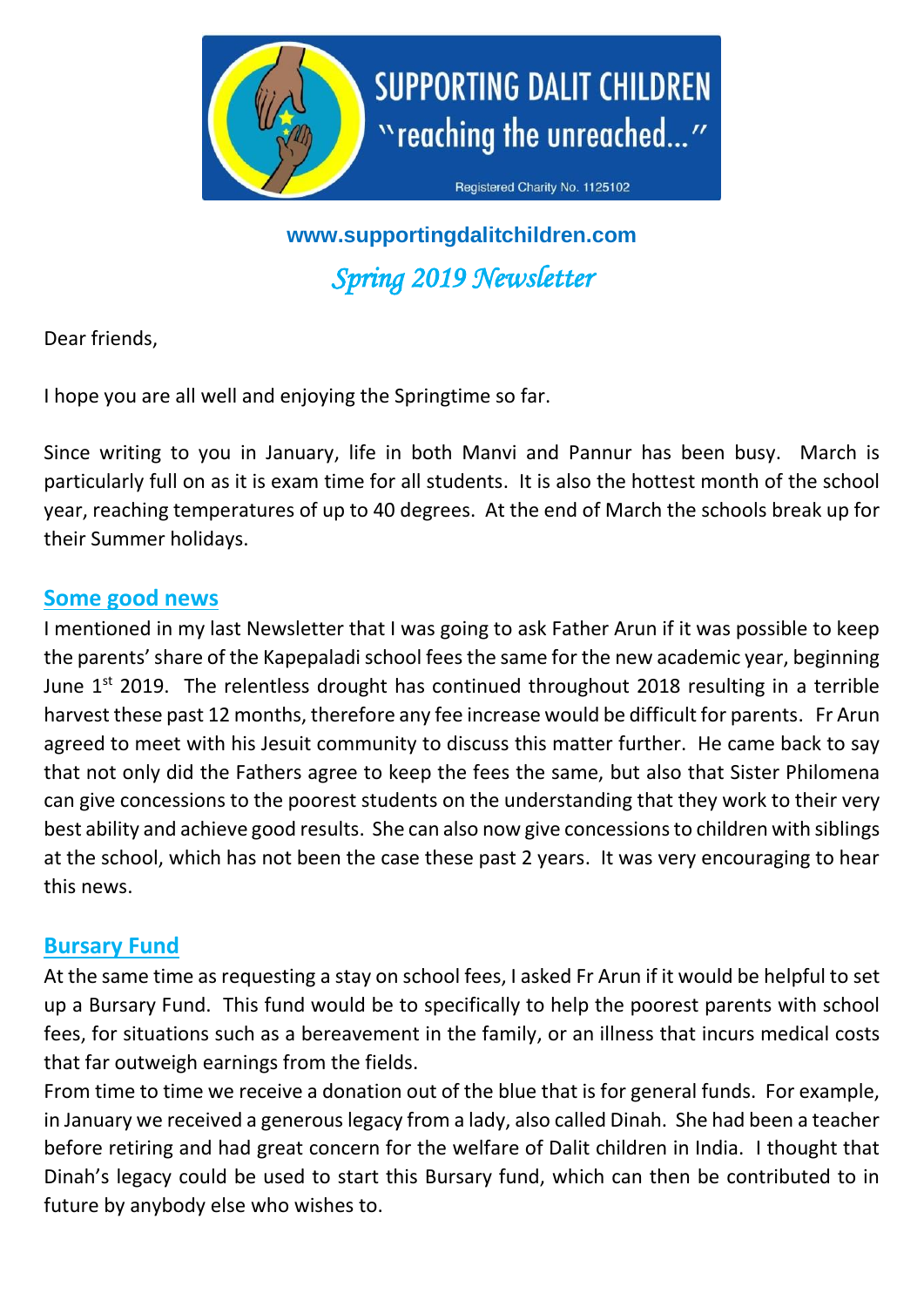# **Rosemary's Visit**

Some of you will know that Rosemary Illingworth, a friend, teacher and fellow sponsor-parent, visited Manvi and Pannur in November last year. She has very kindly written an account of her stay.

"I landed at Hyderabad at 5.30 am on the  $5<sup>th</sup>$  of November and was met by Fr Royston and Deacon Wilfred, who the children call "Wellfried". They find difficulty in saying Wilfred. We got to Manvi at 11 am, although it seemed later in the day to me having begun my journey the preceding day.



It was so nice to meet the Fathers I knew and the children, who ran up to me to renew my acquaintance.

As we approached Manvi I was aware of the drought conditions. The crops are stunted where there is little water and most probably won't come to fruition. Where there is access to water from the canal and "water ponds" these crops are faring much better.

The cotton harvest here will be almost non-existent. Many farmers have planted

a maize like crop instead that will be ground for flour, predominantly for making roti. On the whole, this is faring better. There was a cyclone forecast due on the  $18<sup>th</sup>$  November bringing rain but it bypassed the Manvi area, so no rain.

Whilst I was there the Hindu festival of "Deepavalli" (Diwali) was in full swing. This was memorable. I had been to Pannur during the day, and on the way back at almost dusk I noticed many cars and lorries had changed their headlights to coloured ones, purple, orange, blue etc. It was a very strange experience.

I arrived back at Manvi for a 6.30 pm Open Air Mass. The altar had tea lights arranged around its perimeter on three sides. In front was a tiered stand with more tealights on it. It was a dark starlit night. The impact of the altar and the stars, (these provided the only light), was a wonderful spiritual experience.

After Mass we all had sparklers and fireworks, which caused great hilarity. After this some girls danced and persuaded me to join in!!! They wanted to know about dancing in the West so I got a partner, and attempted a waltz, which they thought was hilarious. This was followed by supper at the hostel, the Fathers and I sat with the children.

In the ensuing days, I taught, worked in the library, assessed teachers and helped Fr Royston in the garden. One task was picking worms out of a small bag of compost for transference into the big compost container.

The garden he made is lovely, some of the trees are bearing fruit and he has many varieties of hibiscus and bougainvillea in flower.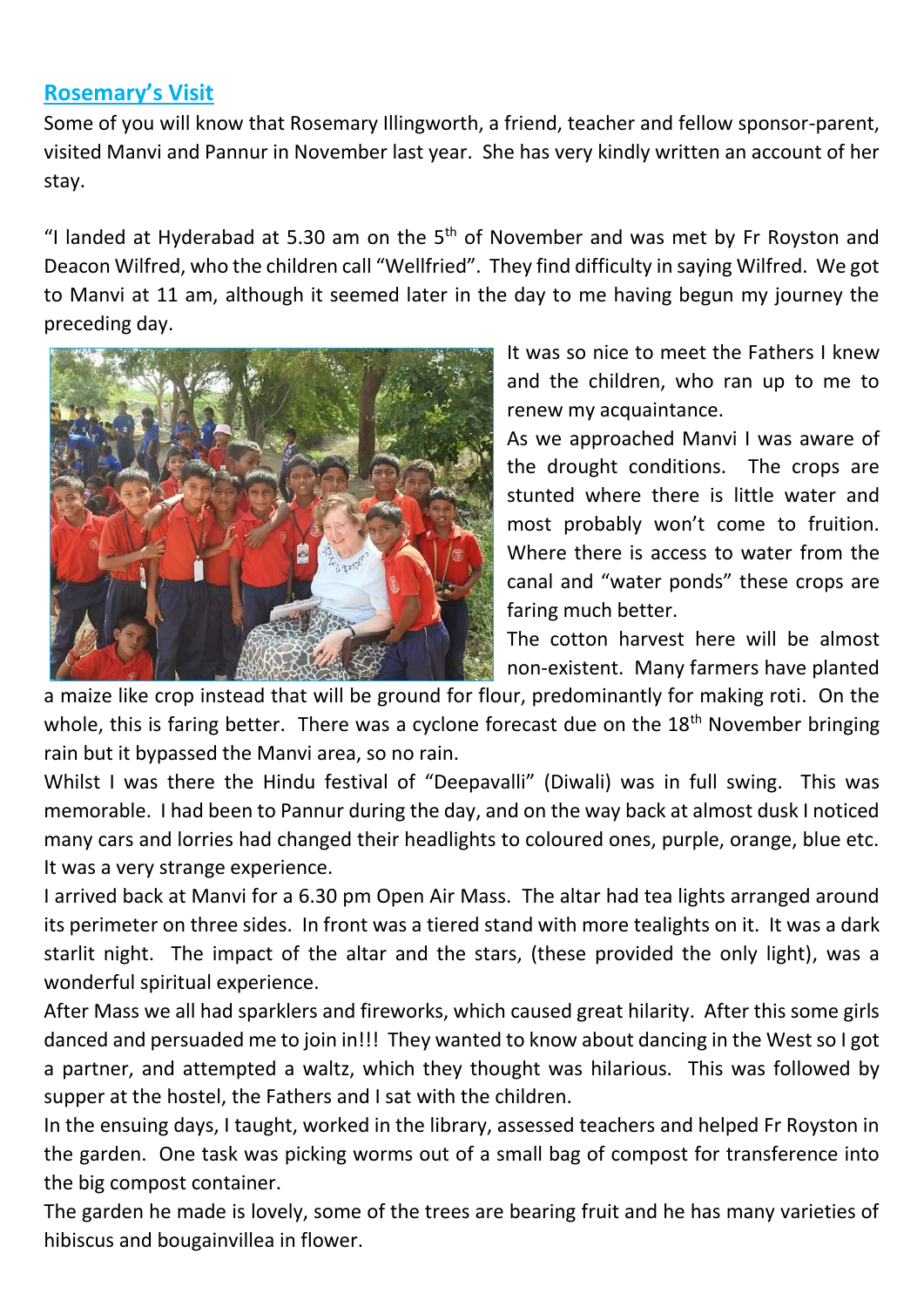Some students from Bangalore were in Pannur. They were Master of Commerce Degree students. They had stayed with families and experienced the deprivations of rural life - few shops, no doctor, no sanitation as we know it. Some of the villagers have outside toilets, but these are for storage, not for the purpose which they were meant. I was asked by the students' tutor and Father Anil to address them, which I did for three quarters of an hour. This involved 'thinking on my feet', as their questions were varied, one being about Brexit!!



I went to the "tailoring school". This is flourishing with eighteen students.

Last Wednesday 14<sup>th</sup> November was Children's Day. This is a Fun Day for the children. Fr Maxim and I performed a funny song which the children found hilarious, we definitely lowered the tone of the morning! The day followed on with races, a tug of war and in the afternoon a singing competition.

Lunch was cooked outside in cauldrons over

wood fires so the children enjoyed a hot rice and curry lunch.

On Friday, some teachers visited from St Joseph's College, Bangalore to see the Mission. In the evening we met for supper when Fr Maxim spoke about its beginnings.

2 a.m. on Saturday 17<sup>th</sup> came too soon, so with a heavy, sad heart I began my journey home. I am now looking forward to my next visit."

### **Republic Day – 26th January 2019**

Republic Day has been celebrated every year since 26<sup>th</sup> January 1950, when India officially became a republic and was no longer under British rule. It is one of 3 National holidays and is widely celebrated both in schools and throughout India. Republic Day begins with hoisting the



National Flag at 9 a.m., followed by honouring Dr Bhimrao Ambedkar, a Dalit to become a national icon, born in 1891.

Dr Ambedkar became a politician and pioneer of social reform throughout India, with particular emphasis on human rights for Dalits. He was also extremely influential in the writing of the new Indian Constitution that came into effect on  $26<sup>th</sup>$  January 1950, following Independence in 1947. The

picture shown in the photo is of Dr Ambedkar, with the Fathers jointly garlanding him in honour of his incredible contribution to the Indian constitution and to human rights in particular.